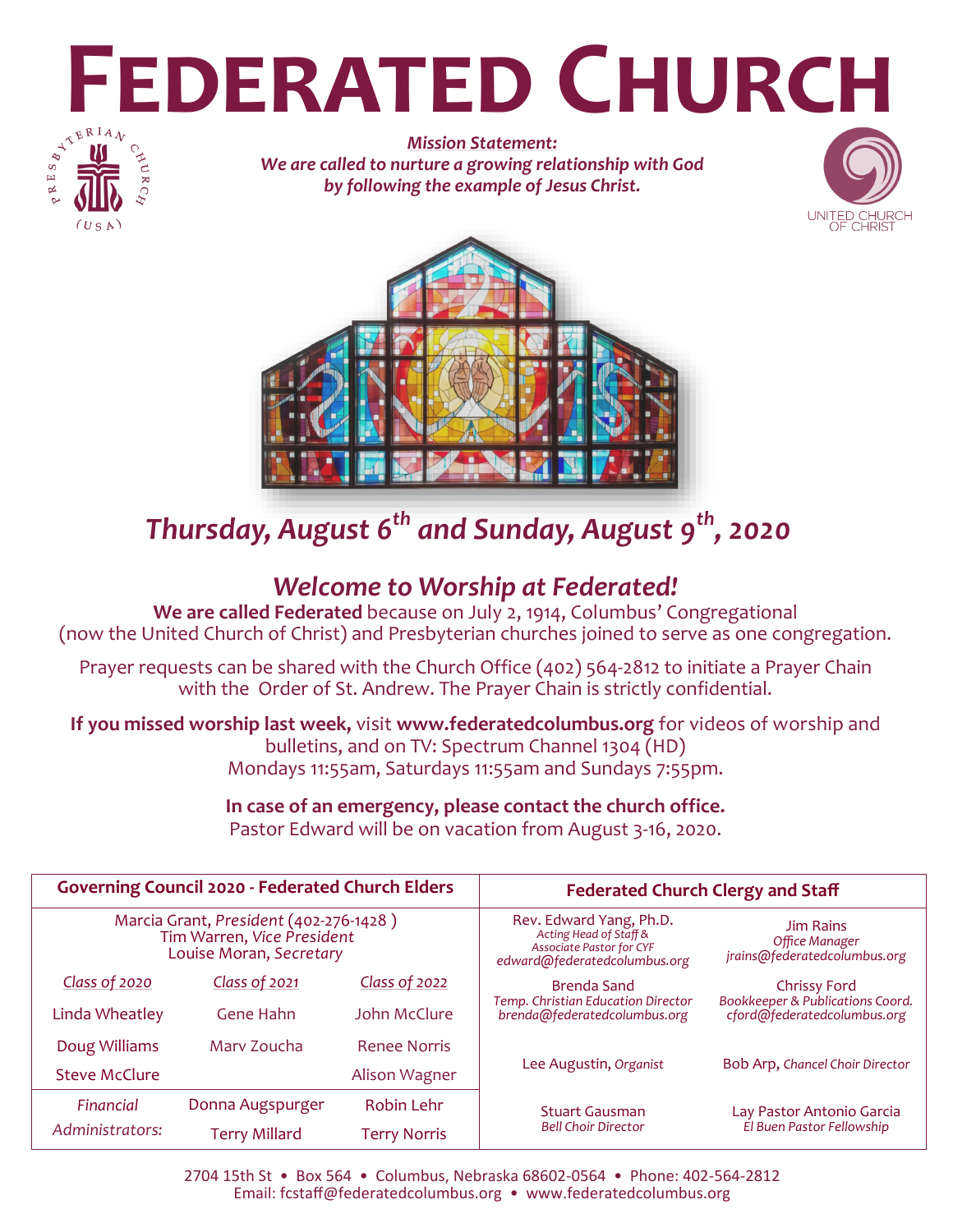#### *JOYS & CONCERNS*

♦ If you have any joys or concerns, please share with the congregation by informing the office.

 Congratulations to Emily Critser and Bryan Chochon, who exchanged wedding vows Saturday, August 1st at Federated Church.

 Give thanks for our new COVID19 Coordinators: Bill Royer and Kathy Leischner.

 Give thanks for the retirement of Rev. Steve Niles, who is finishing his call at Clarkson New Zion Presbyterian Church this month.

◆ Pray for the family of Delores Arp, mother of Bob & Wilma Arp, who passed away on July 30th.

◆ Pray for Carol Sand, mother of Mike & Brenda Sand, who has begun hospice care.

◆ Pray for Calvin Wagner who is recovering from broken ribs and Alison Wagner as she takes care of him.

◆ Pray for Chuck Whitney who is recovering after complications with knee replacement surgery.

◆ Pray for Mary Sharpe who has been in a lot pain due to compression fractures.

 Pray for Sondra Burnett as she continues chemotherapy treatment for ovarian cancer.

 Pray for Allison Trautwein, daughter-in-law of Bob & Judy Trautwein, who is undergoing a stronger regimen of chemotherapy for breast cancer.

◆ Pray for Karel Morris, sister of Marilyn & Ben Vrana, who has restarted chemotherapy.

 From Homestead Presbytery: *Bancroft*

Prayers are requested for the well being and prosperity of the Bancroft congregation. May they continue to grow as a caring and nurturing Christian community, as well as individuals, focusing on prayer, Bible study and worship.

#### *THIS WEEK AT FEDERATED CHURCH*

**Sunday, August 9** 10:00am Sunday Worship Service, Sanctuary **Monday, August 10** 6:30pm Membership & Growth Meeting, Zoom Online Meeting **Tuesday, August 11** 6:00pm Joint CE/YM Committees Meeting, Fellowship Hall **Wednesday, August 12** 11:00am Worship Planning Meeting, EC8 **Thursday, August 13** 6:30pm Thursday Worship Service, Sanctuary **Friday, August 14 Saturday, August 15 Sunday, August 16** 10:00am Sunday Worship Service, Sanctuary

**Habitat for Humanity Build Day: Aug. 16 (Sat)** -**We need a team of 10-12 volunteers to help build a house. Previous experience is not required. We will start at 7:30am.**

-**We also need volunteers to prepare snacks, lunch and drinks.**

-**If you are interested or have any questions, please talk with pastor Edward or church president Marcia Grant.**

**Meals on Wheels Information!** Once again Federated volunteers stepped up July 20-24 as delivery began again with some adjustments. Thank you for your dedication and caring service. **HELP!!**  We need new volunteers as health, age, and death have taken some of our long time helpers. 1 week every 10 weeks; single days to full week available to cover 7 routes and takes about 1 hr. Talk to one or more of these faithful, among others, for their personal aspect: Behlen's, Vrana's, Fulton's, Donna Augspurger, Barb Olson, or Peg Rupprecht.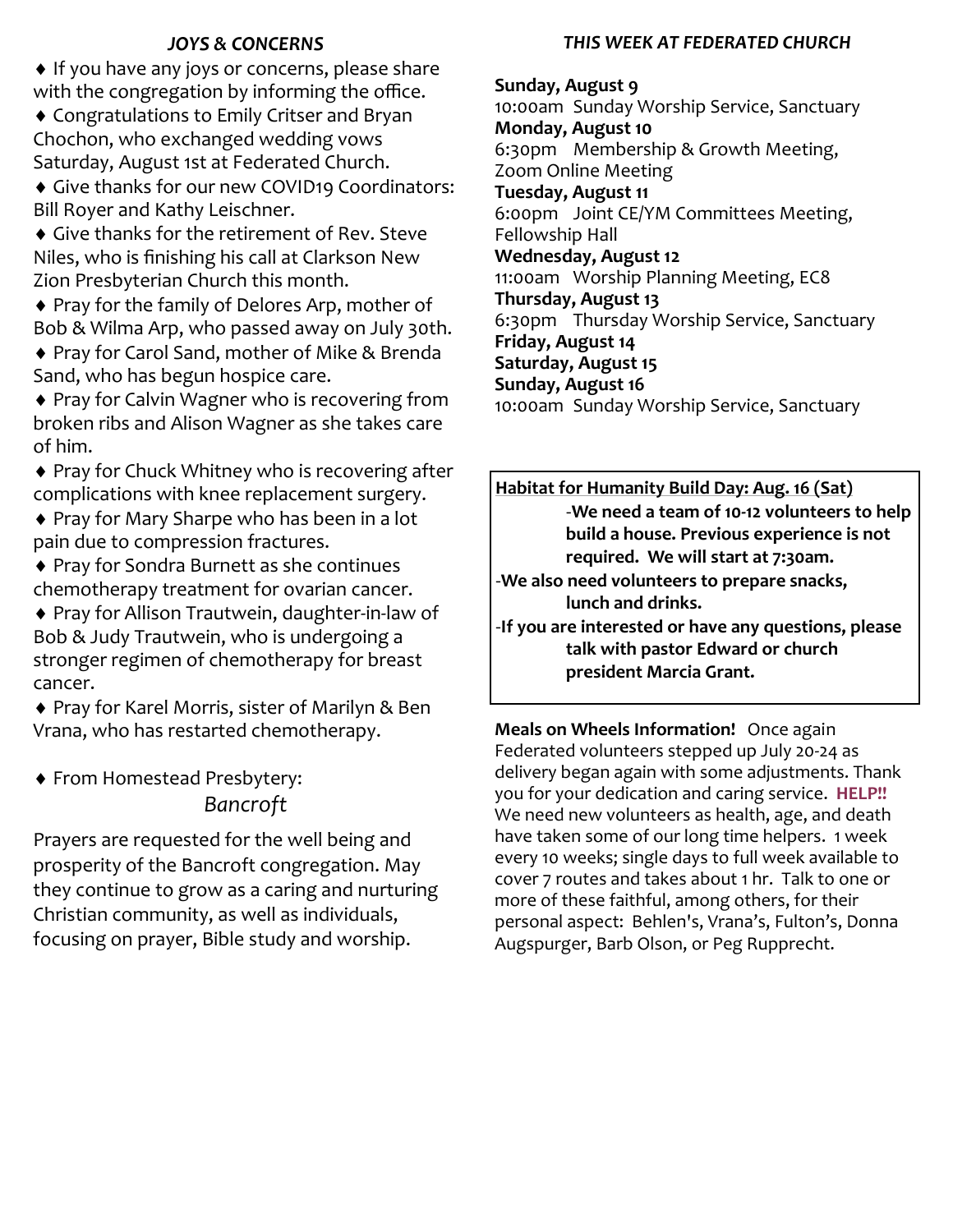### **We Gather To Worship God**

Thursday, August 6, and Sunday, August 9, 2020 Hymns, Songs, Prayers, and liturgies in **Bold** are for the participation of the **Congregation**

Prelude *We Walk by Faith and Not by Sight* arr. Johnson *Voluntary in C Major* **ANONYMOUS, 18TH CENT.** *Great Is Thy Faithfulness* **arrows arrest arrival arrows ARR. INNES** Lee Augustin, Organ and Piano

Greeting & Announcements

#### **Call to Worship**

One: The Word is near us in this place. God's presence is everywhere.

**All: We come to God's house to praise God's name!**

One: The Word is near us in this place. God's glory is everywhere.

**All: We come to God's house to confess our belief in the risen Lord!**

One: The Word is near us in this place. God's power is everywhere.

**All: We come to God's house to believe in God!**

One: The Word is near us in this place. God's love and acceptance are everywhere.

**All: We come to God's house to worship.** 

#### **Opening Song** *Faith to Carry On Price/Besig*

*Recorded January 26, 2020*

#### **Unison Prayer of Confession**

**We have strayed, O God, from your will and your way. We have often chosen fear over faith when we lack courage; we have failed you and each other so many times. Heal us, O God.** 

#### **Moment for Silent Prayer**

#### **Declaration of Forgiveness**

One: God's faithfulness never ends:

**All: In faith, we call out to a loving and forgiving God**

One: We seek to rely on the One who answers our prayers

Gospel According to Matthew 14 : 22 – 33

**All: In the name of Christ Jesus, our sins are forgiven.**

#### **Passing the Peace**

One: "Peace I leave with you," said Jesus. May the peace of Christ be with you

One: This is the Word of God for the people of God.

#### **All: And also with you.**

One: Please join one another in a sign of peace.

**All: Thanks be to God!**

#### **Listening for God's Word**

Children's Sermon (Sun.) Katie Claus

Scripture Reading

PRAYER FOR ILLUMINATION **PRAYER FOR ILLUMINATION**